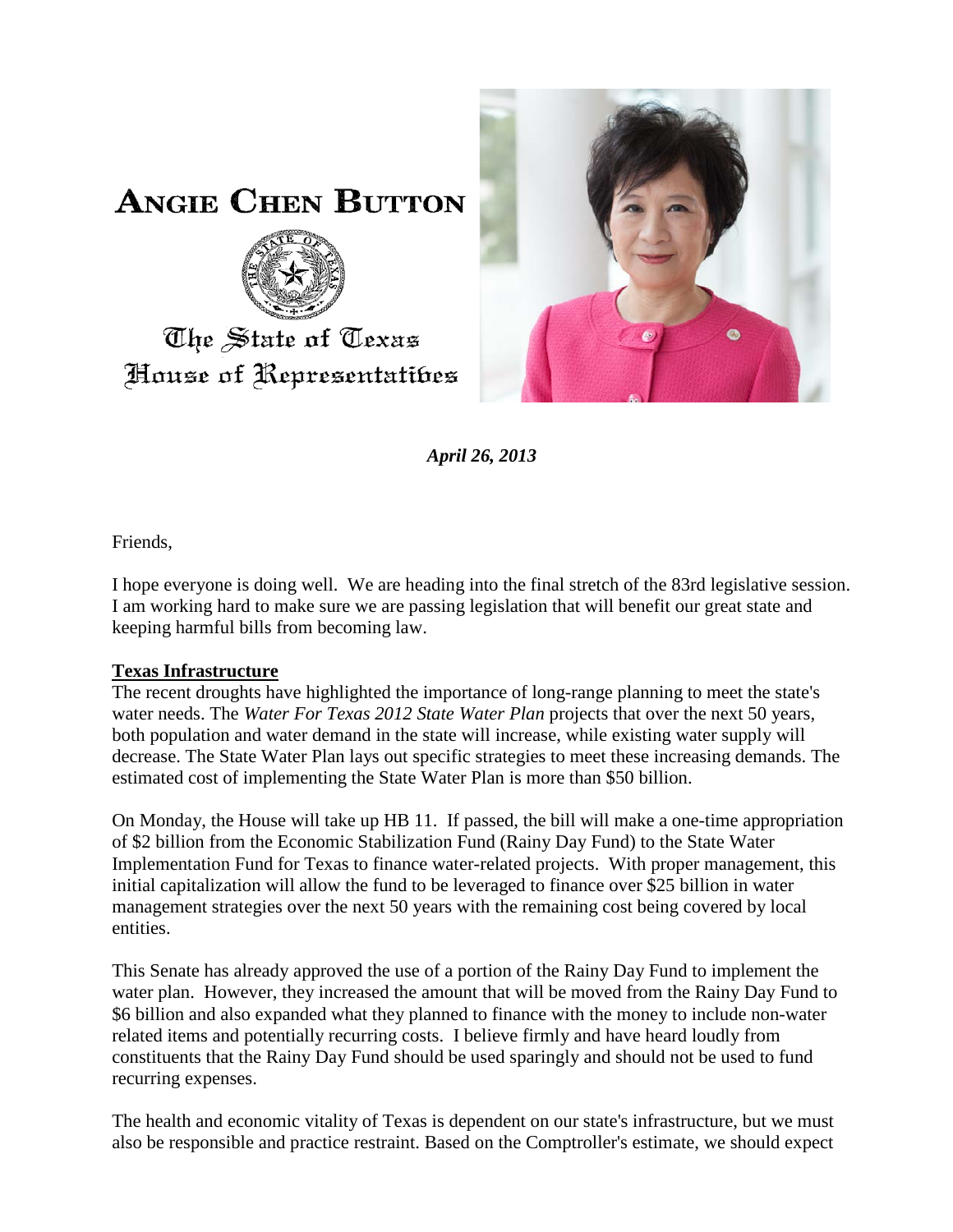close to \$12 billion by the end of this biennium. It has been reported that about \$7 billion is what we need to maintain in the Rainy Day Fund to provide an adequate cushion in the event of a natural disaster and to maintain our current bond rating. Because of this, I am comfortable using \$2 billion to implement our state's much needed water plan, but I do not think the Senate's \$6 billion dollar expenditure is a responsible move. I look forward to hearing your thoughts on this important matter.

## **Protecting Your Tax Dollars**

On Wednesday, I passed HB 2684 to make sure that citizens of Rowlett and Sachse would not be taxed on their own tax dollars. Smaller cities like Sachse and Rowlett along with over 160 cities have joined to create The Texas Coalition for Affordable Power (TCAP). TCAP is an alliance of cities that have joined together to purchase electricity for their own governmental use. Using the strength of its numbers, TCAP negotiates terms and conditions for electric service that may be unavailable to a single city acting alone. This promotes healthier city budgets and benefits taxpayers. HB 2684 clarifies that entities of this kind that are comprised entirely of tax exempt entities do not have to pay franchise taxes. This bill ensures that your city will not be forced to pay taxes to the state with your tax dollars. It unanimously passed the House and is headed over to the Senate.



**A group of young homeschooled students from across the District along with their parents came down to Austin for a tour of the Capitol and the newly re-opened Governor's Mansion.** 

## **Marketing our Region**

On Wednesday, I laid out both HCR 96 and HCR 97 in the Culture, Recreation, and Tourism Committee. HCR 97 designates the 12 county area around the Dallas-Fort Worth Metroplex as the Texas Connectivity Hub. The Texas Connectivity Hub emphasizes the concentration of the telecommunications and mass transportation industries. The resolution enhances regional cohesion and provides a marketing tool for the entire region. HCR 96 designates Garland as the Cowboy Hat Capital of Texas. Garland is home to the manufacturer of Resistol and Stetson as well as other small hat manufacturers. Garland is the largest manufacturer of cowboy hats in Texas. The CEO